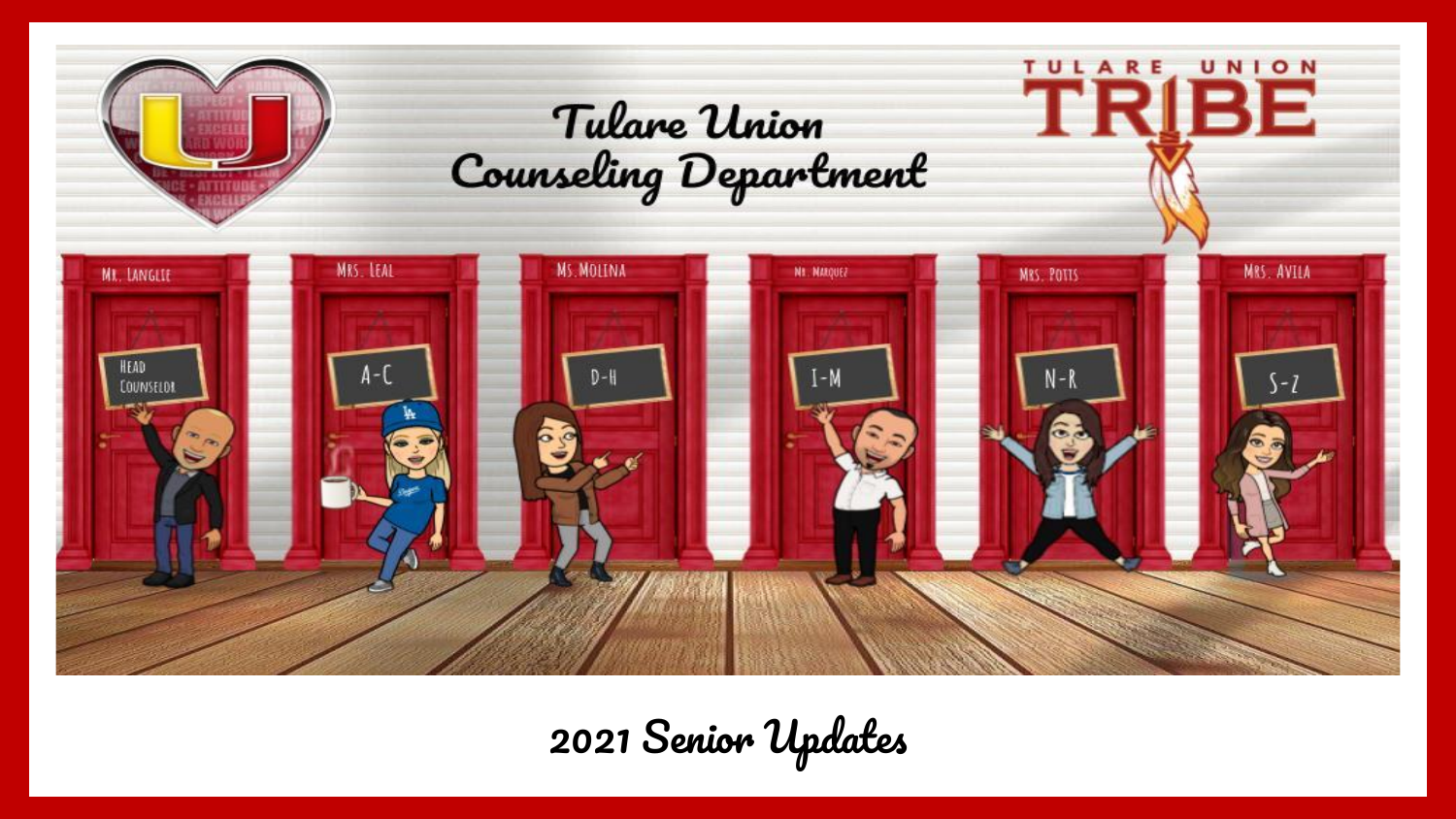## **Graduation Requirements**

| English                   | 4 years | 40 credits |
|---------------------------|---------|------------|
| <b>History</b>            | 3 years | 30 credits |
| <b>Mathematics</b>        | 2 years | 20 credits |
| Science                   | 2 years | 20 credits |
| <b>Physical Education</b> | 2 years | 20 credits |
| Fine Art/Foreign Lang/CTE | 1 year  | 10 credits |
| <b>Electives</b>          |         | 80 credits |

\*Earn 220 credits \*Pass Algebra 1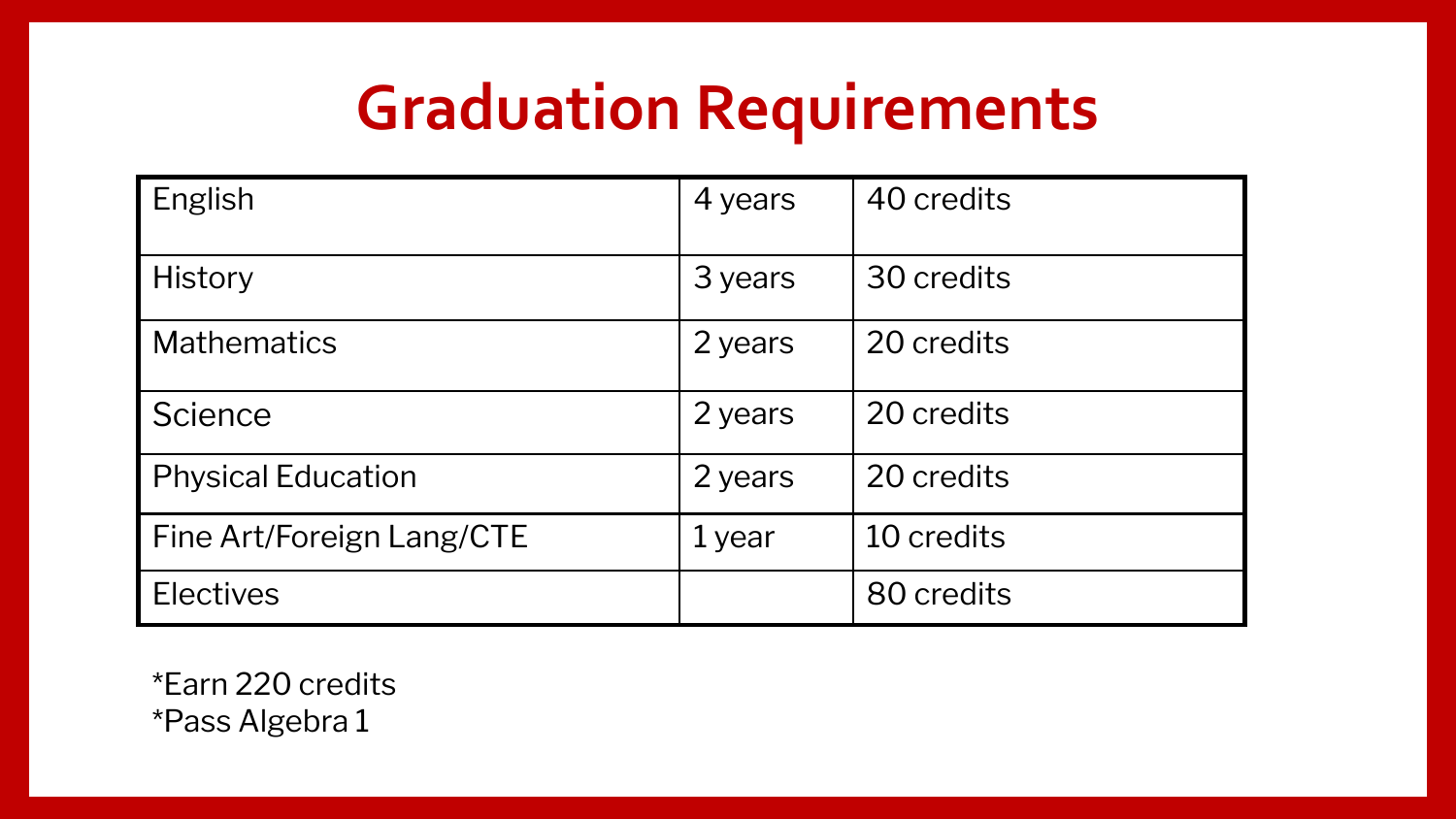## A-G Requirements (College Requirements)

| <b>Requirements</b> | <b>Subject</b>                    | <b>Years</b> |
|---------------------|-----------------------------------|--------------|
| Α                   | Social Science                    |              |
| В                   | English                           |              |
|                     | Mathematics                       |              |
|                     | Lab Science (Biology & Chemistry) |              |
| E                   | Foreign Language (same lang)      |              |
| F                   | Visual & Performing Arts          |              |
|                     | College Prep Electives            |              |
|                     | TOTAL                             | 15           |

**Course requirements for admissions to a CSU or UC pass with a C or better**

**Must complete 15 "A-G" courses by the end of the Senior Year; must complete 11 "A-G" courses by the end of 11th grade for UC \*\*Some colleges desire additional courses in some subject requirements. Students should visit the college website to determine additional classes desired by the specific college. Example: Cal Poly San Luis Obispo desires additional semesters of English, Math, Science and a Visual & Performing Art.**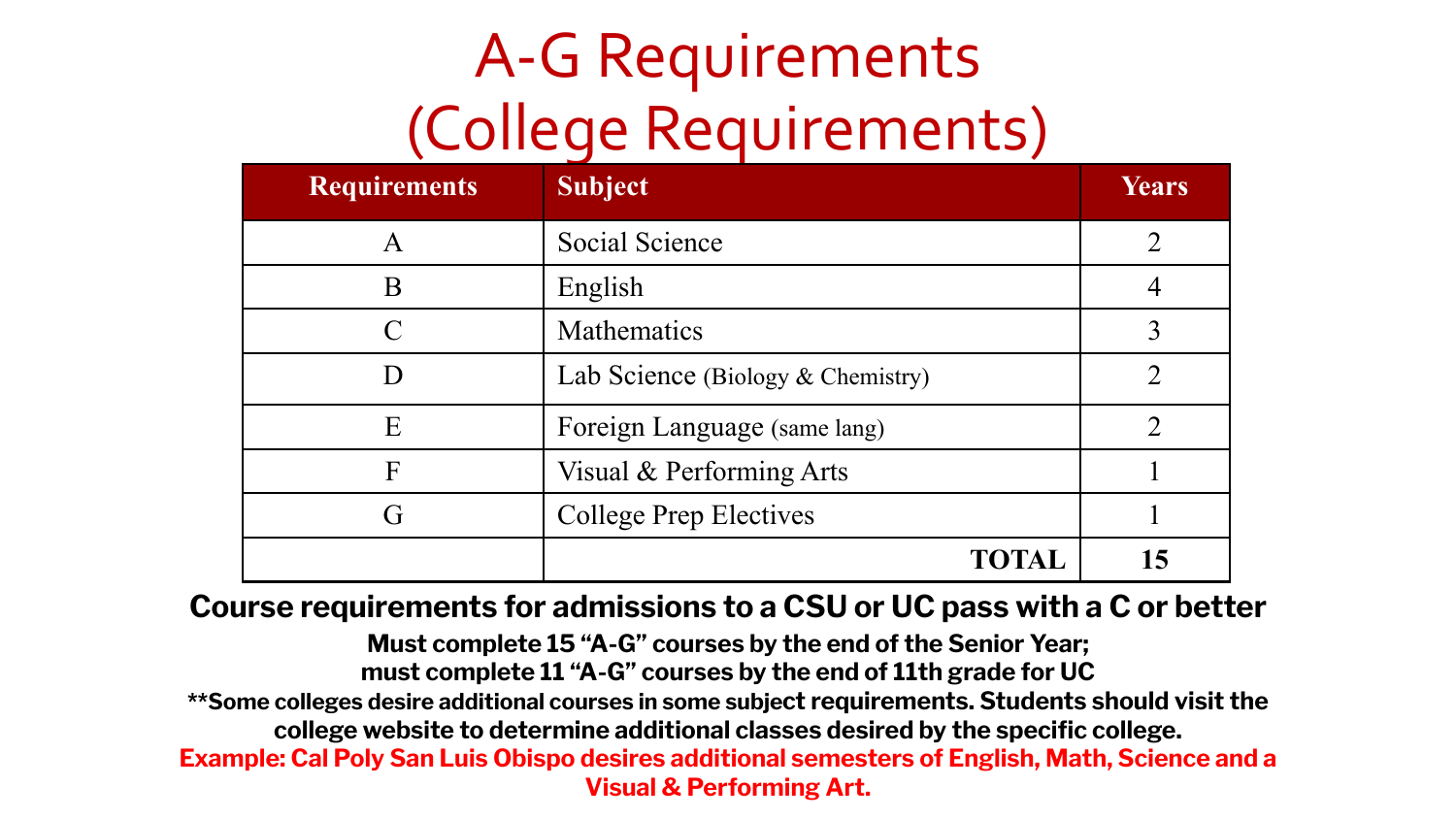# **California Colleges (CCGI)**

#### **Californiacolleges.edu**

- Platform will be used to launch college and [financial aid](https://www.youtube.com/watch?v=d0EzRU-ixkA&t=2s) [applications](https://www.youtube.com/watch?v=d0EzRU-ixkA&t=2s)
- Research and save career and college interests to your profile
- Linked to your transcript data for [CSU application](https://www.youtube.com/watch?v=BqImMSySWdA)
- Allows student to check [A-G status](https://youtu.be/zE1qTqww82U)

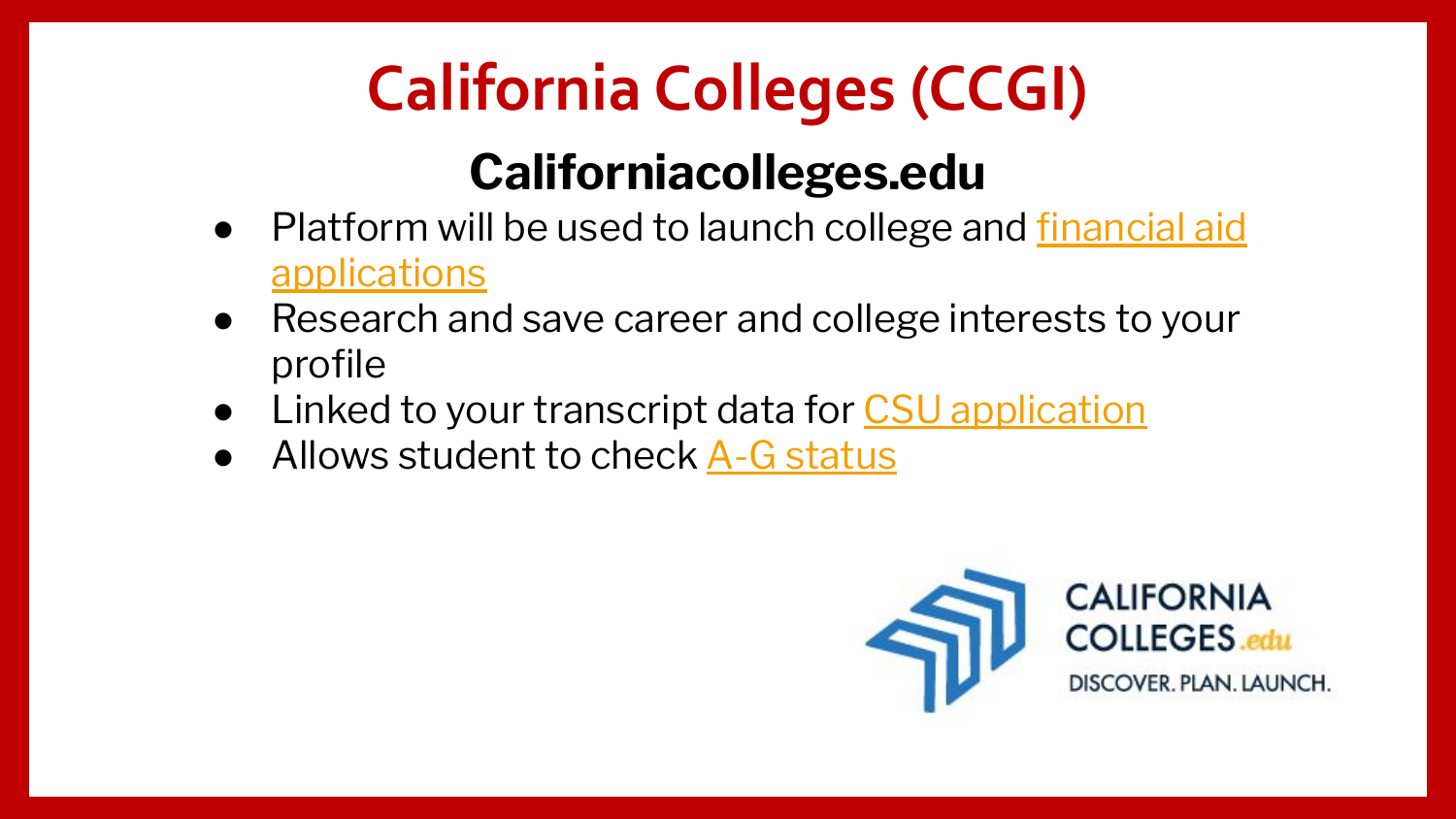#### **Private Universities www.commonapp.org**

- Admission will vary by institution, but similar to UC/CSU subject requirements and test requirements
- Check individual campus websites for admission requirements as they vary
- SAT/ACT: Some are test optional
- Preparing:
	- Extracurricular activities
	- Essay/personal statement
	- Letters of Recommendation
	- Some privates may have an interview

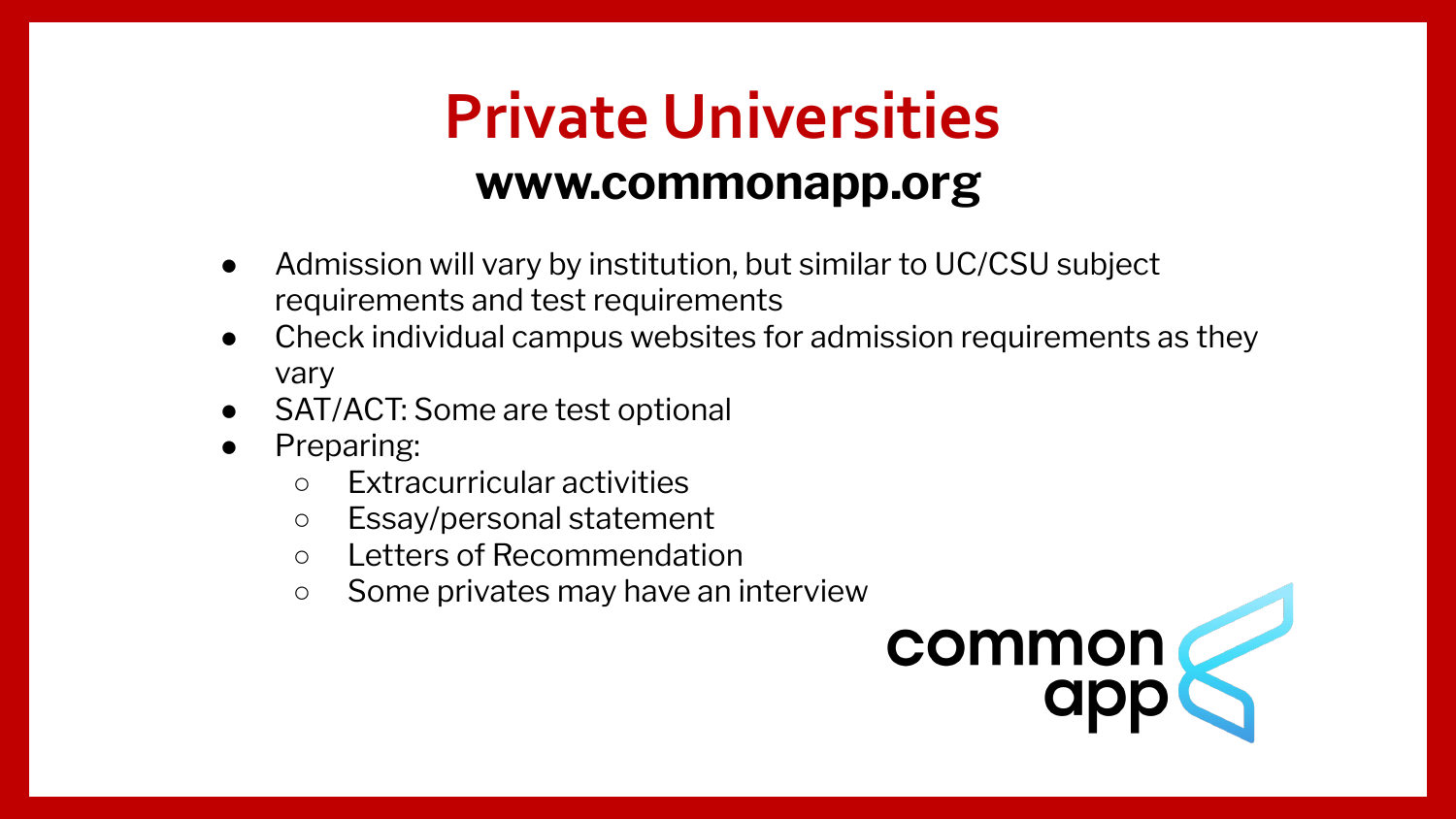#### **University of California (UC) www.universityofcalifornia.edu**

- Application opened August  $1<sup>st</sup>$
- Application submission window Nov.  $1<sup>st</sup> 30<sup>th</sup>$
- UC Application Workshop- November 16th
- For Fall 2022 admission, SAT/ACT exams are optional for admission and may be used for course placement at the University
- **Requires Personal Insight Questions**
- Application Cost: \$70/application
	- Fee Waivers for those who qualify. Application and determination within the admission application.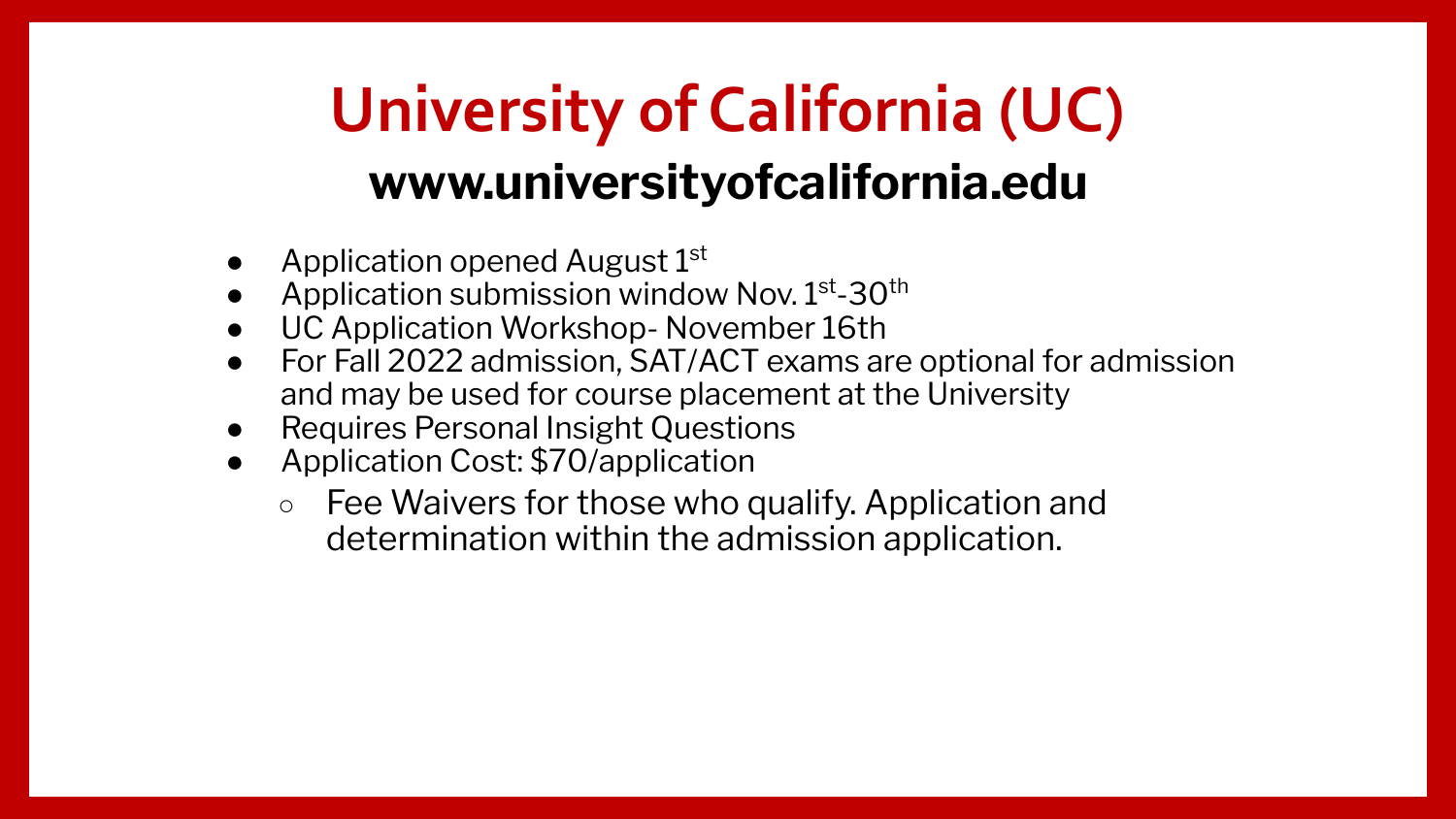#### **California State University (CSU) www2.calstate.edu/apply**

- Create an account on Cal State Apply as early as now and enter information on the "High School Planner"
- $\bullet$  Submission window October  $1<sup>st</sup>$  November 30th
- CSU Application Workshop: October 12th- please sign up using the following [link](https://docs.google.com/forms/d/1sOxYuj-lQw2-zgKGBfqqm8GLFtNoGTdjvfo50qgaiHI/edit?ts=61324556)
- For Fall 2022 admission, SAT/ACT exams are not required for admission and may be used for course placement at the **University**
- CSU, Fresno Ambassador will be available weekly in the Career Center
- Application Cost: \$70/application
	- Fee Waivers for those who qualify. Application and determination within the admission application.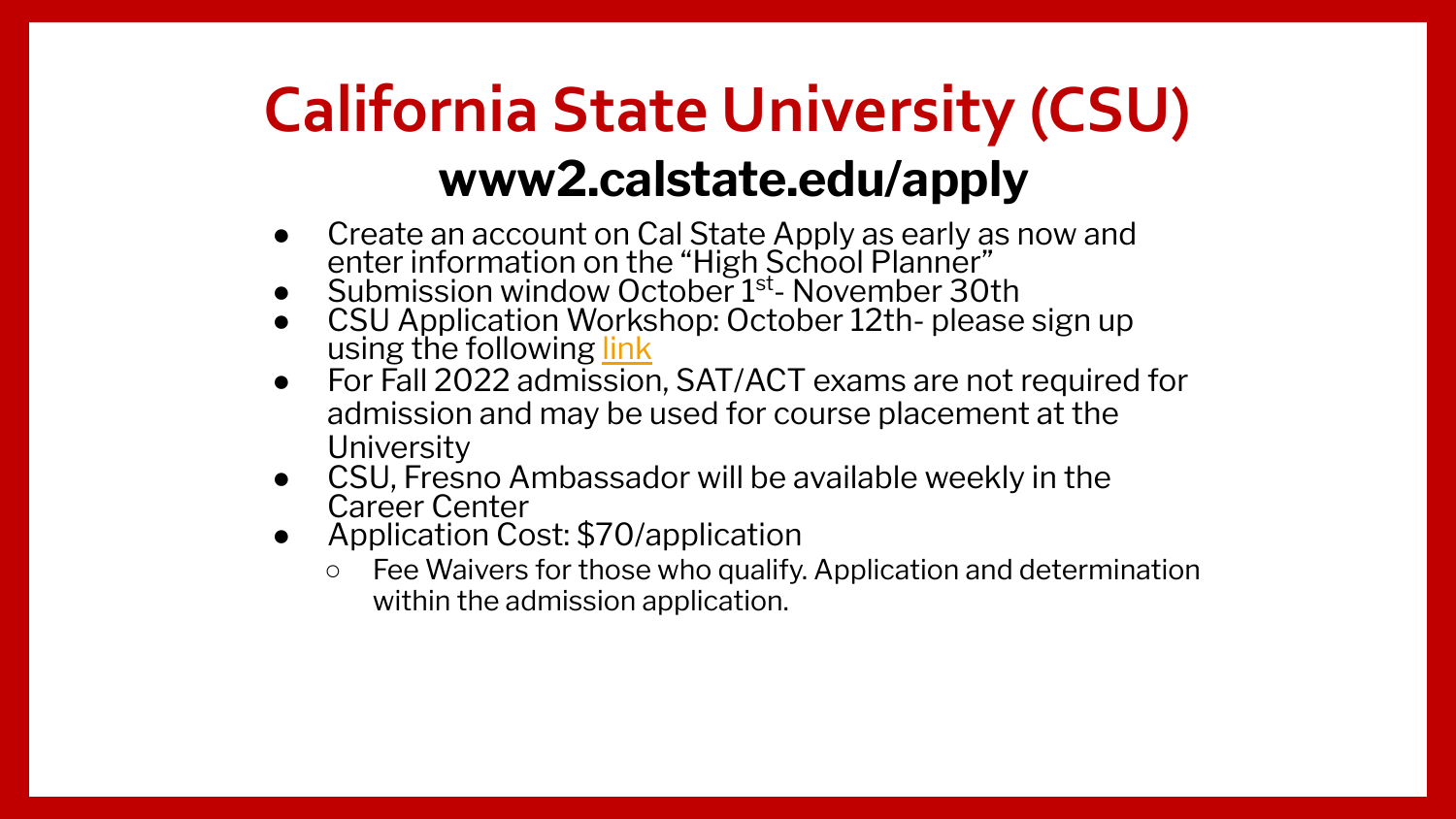#### **Community College (CCC) home.cccapply.org**

- Admits all students who have graduated from high school and offers 3 options:
	- Certificate programs
	- Associates Degrees
	- Transfer to any college or university
- Have low fees and financial aid
- COS Application Workshop: October 13th 11:30AM 12:30AM
	- **Sign up in Career Center with Ms. Maldonado**



**CCCApply**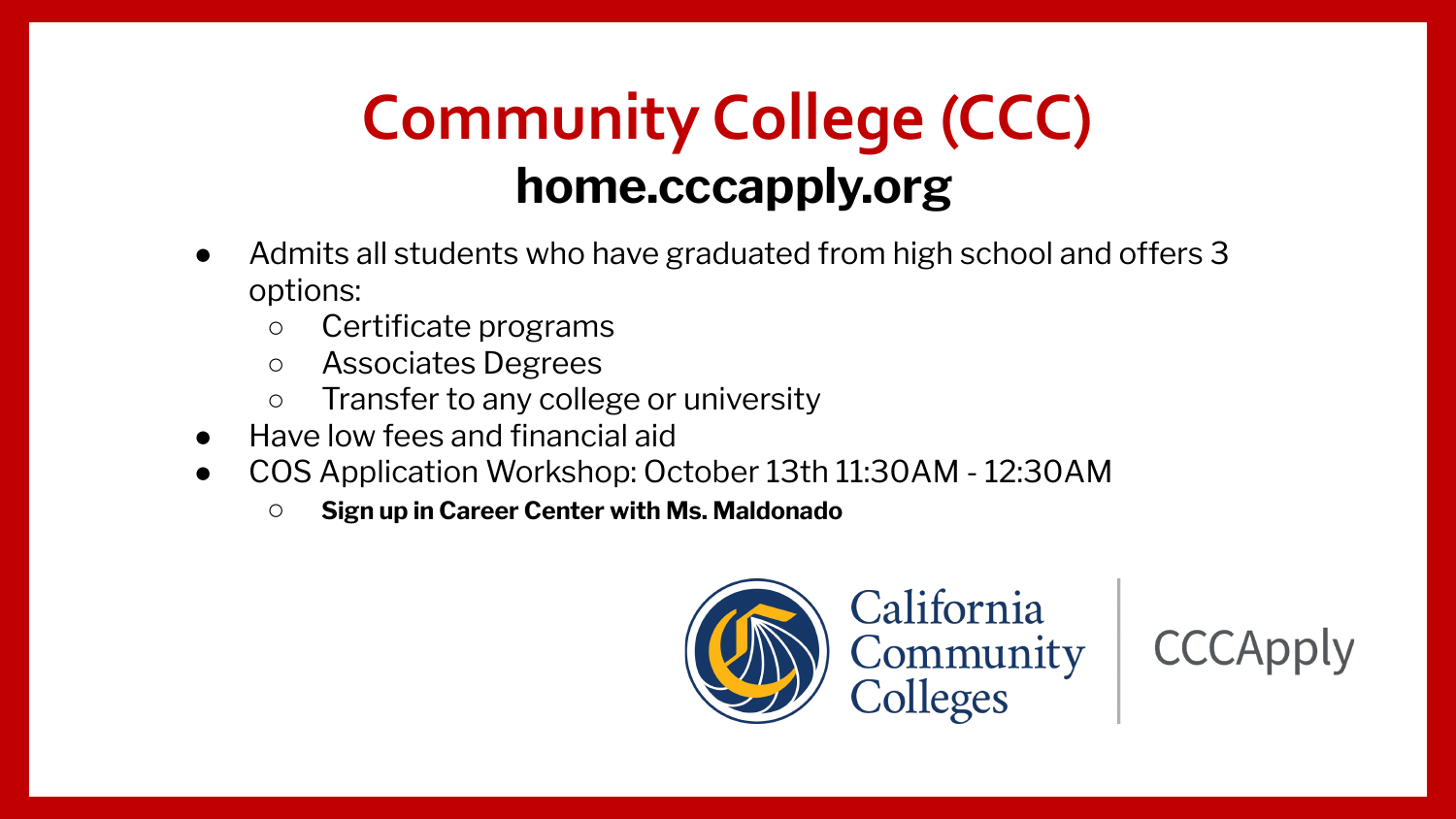## **NCAA/NAIA (College Athletes)**

NCAA – register online at www.eligibilitycenter.org Cost \$90 or check online if you qualify for a fee waiver

NAIA – register online at www.playnaia.com/psaRegister.php Cost \$90 or check with your Counselor to see if you qualify for a fee waiver



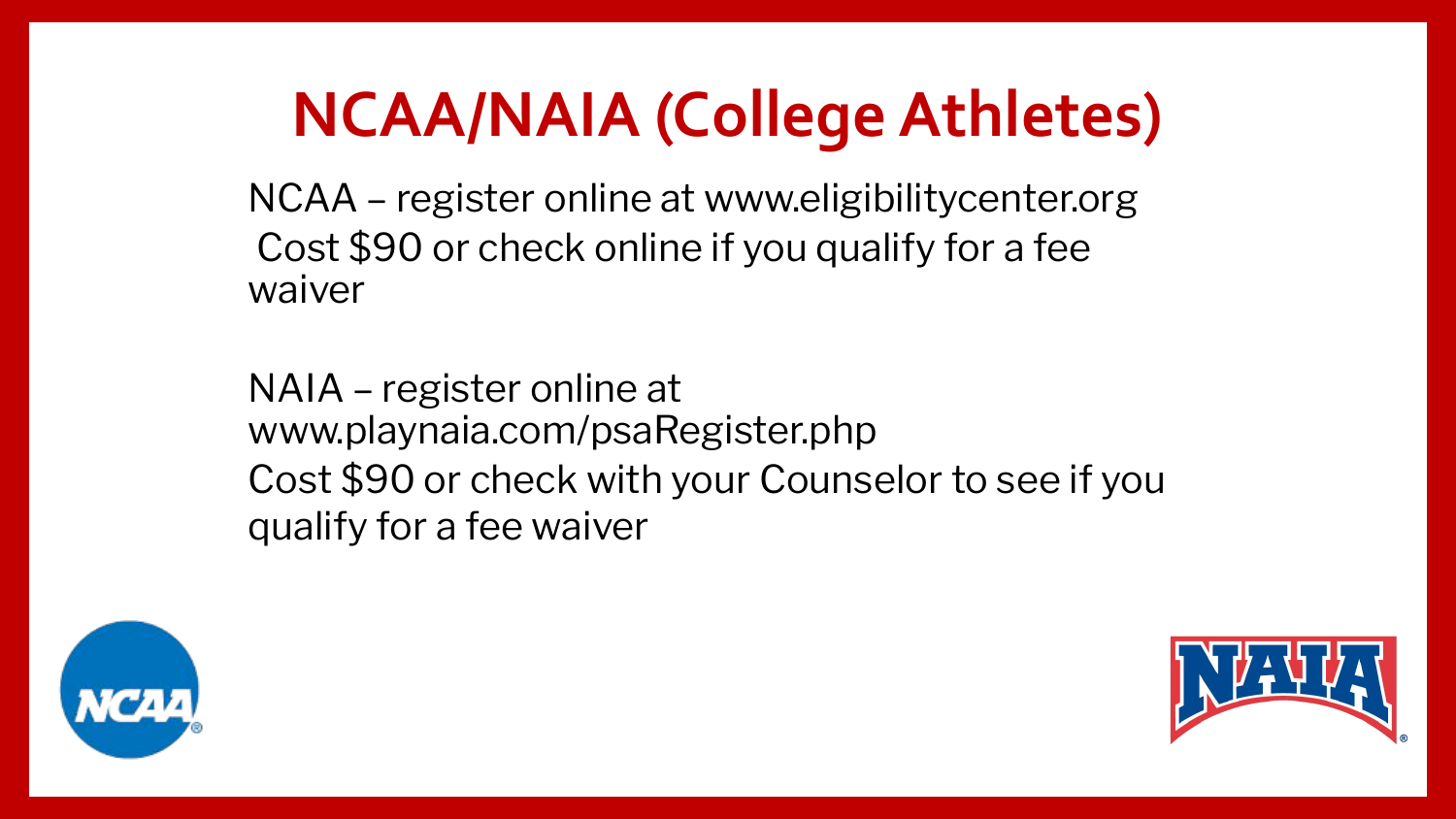#### **2021-2022 SAT Test Dates**

| <b>Test Date</b>        | <b>Registration Deadline</b> | <b>Late Registration</b><br>(Late Fee Required) |
|-------------------------|------------------------------|-------------------------------------------------|
| <b>August 28, 2021</b>  | August 30, 2021              | August 17, 2021                                 |
| <b>October 2, 2021</b>  | September 3, 2021            | September 21, 2021                              |
| <b>November 6, 2021</b> | October 8, 2021              | October 26, 2021                                |
| <b>December 4, 2021</b> | November 4, 2021             | November 23, 2021                               |
| <b>March 12, 2022</b>   | February 11, 2022            | March 1, 2022                                   |
| May 7, 2022             | April 8, 2022                | April 26, 2022                                  |
| <b>June 4, 2022</b>     | May 5, 2022                  | May 25, 2022                                    |

#### **SAT REGISTRATION: [www.collegeboard.org](http://www.collegeboard.org) Tulare Union High School Code: 053550**

**SCORE REPORTS:** Send one score report to Cal State Apply for all 23 CSU Campuses. \*Send one score report to one UC and all UC campuses will receive it.

**Cost: \$55 (see counselor for possible fee waiver qualifications)**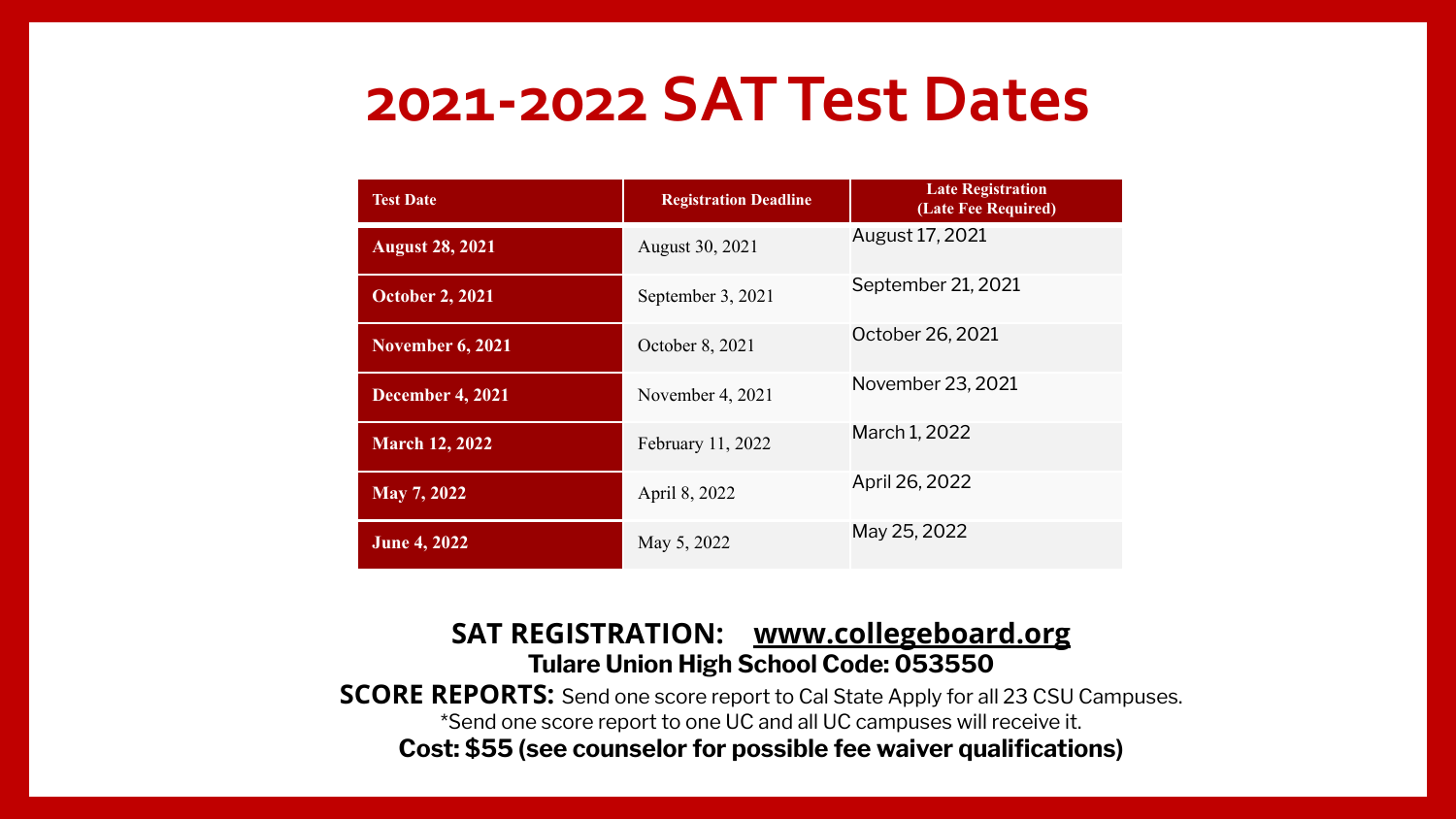#### **2021-2022 ACT Test Dates**

| <b>Test Date</b>          | <b>Registration Deadline</b> | <b>Late Registration</b><br>(Late Fee Required) |
|---------------------------|------------------------------|-------------------------------------------------|
| <b>September 11, 2021</b> | August 6, 2021               | August 20, 2021                                 |
| <b>October 23, 2021</b>   | September 17, 2021           | October 1,2021                                  |
| <b>December 11, 2021</b>  | November 5, 2021             | November 19, 2021                               |
| <b>February 12, 2022</b>  | January 7, 2022              | January 21, 2022                                |
| <b>April 2, 2022</b>      | February 25, 2022            | March 11, 2022                                  |
| <b>June 11, 2022</b>      | May 6, 2022                  | May 20, 2022                                    |
| <b>July 16, 2022</b>      | June 17, 2022                | June 24, 2022                                   |

#### **ACT REGISTRATION: www.actstudent.org**

**\*\*\* Please keep in mind that most colleges will recommend you take the** *ACT plus Writing* **and not just the ACT alone.** 

**\*\*\*Cost: \$85 (see counselor for possible fee waiver qualifications)**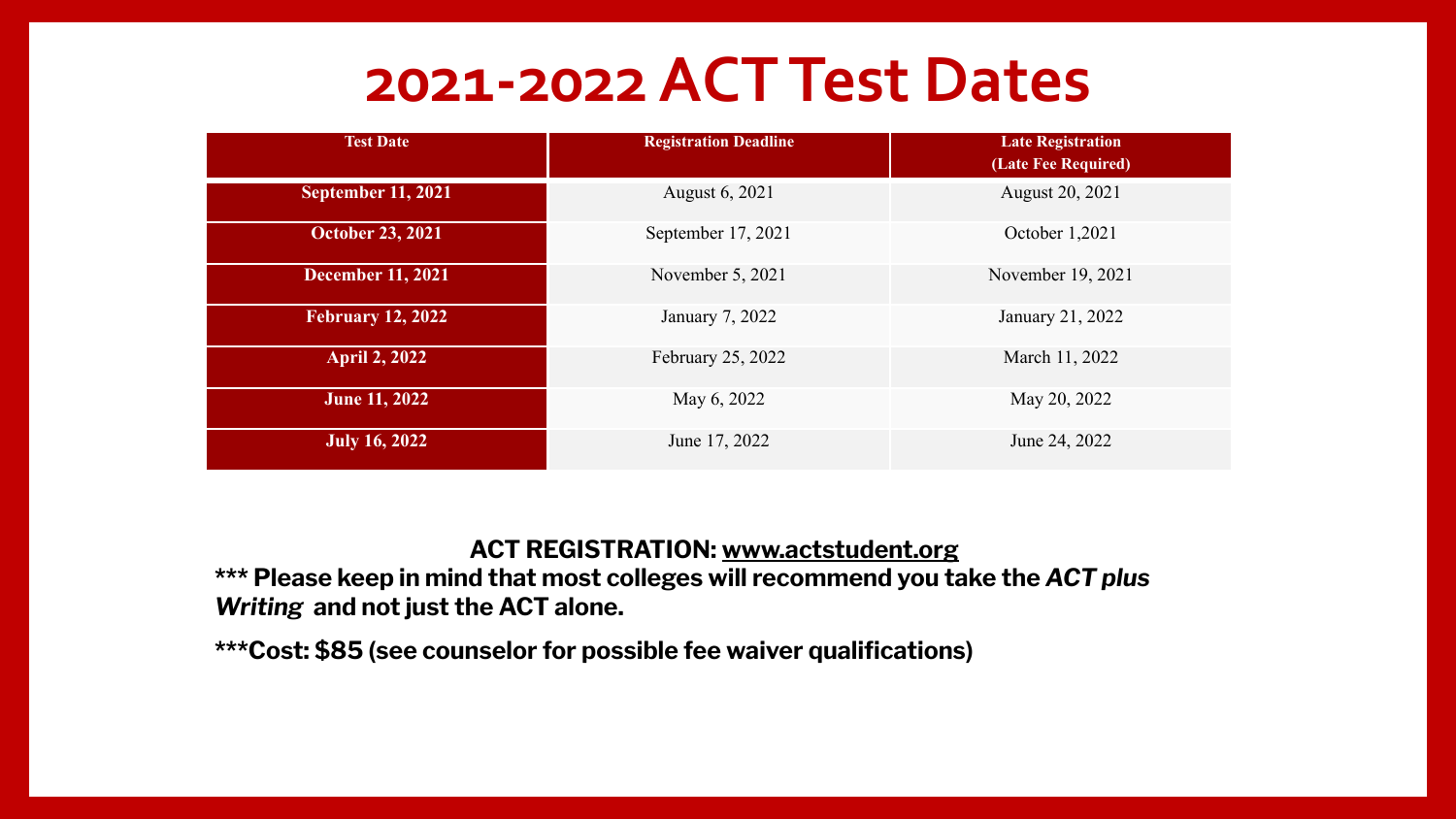## **Career Technical Education Pathways (CTE Completers)**

| Ag Business: Dairy Skills $\rightarrow$ Ag Business                                                |
|----------------------------------------------------------------------------------------------------|
| Ag Mechanics: Ag Mech $2 \implies$ Ag Mech 3                                                       |
| Agri Science: Ag Sci 1 Ag Sci 2                                                                    |
| <b>Animal Science:</b> Livestock $\rightarrow$ Vet Science                                         |
| <b>Plant &amp; Soil Science: Floriculture • Ornamental Horticulture</b>                            |
| Design, Visual & Media Arts Graphic Design: Digital Design $\rightarrow$ Digital Design 2          |
| <b>Design, Visual &amp; Media Arts Graphic Design: 3D Art Adv 3D Art</b>                           |
| <b>Design, Visual &amp; Media Arts Graphic Design:</b> Art Concepts $\rightarrow$ Adv Art Concepts |

**\* \*Any student who completes a CTE Pathway with a C or better receives a braided cord at graduation**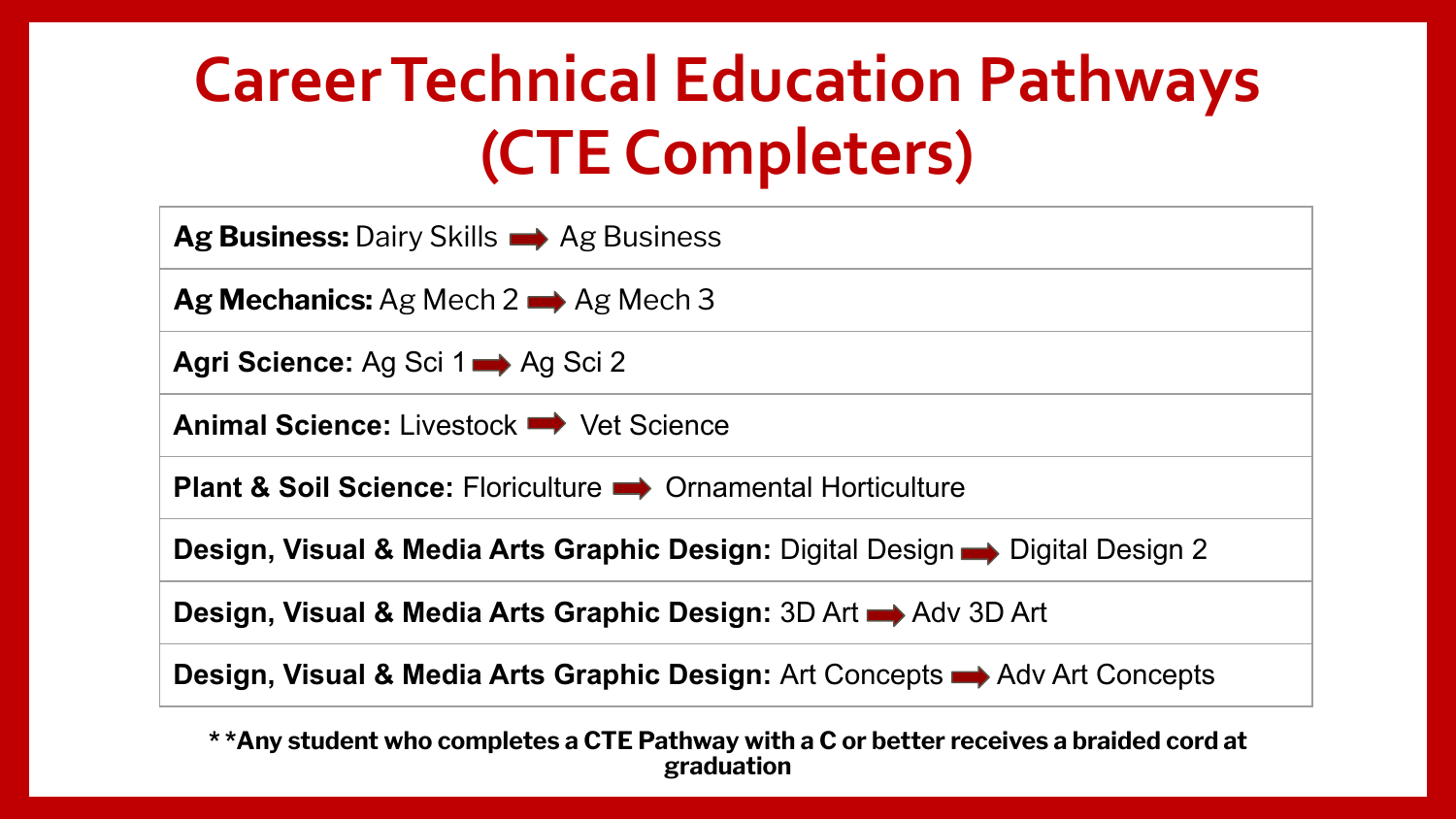### **Career Technical Education Pathways (CTE Completers)**

| <b>Performing Arts Professional Theatre:</b> Drama $1 \rightarrow$ Drama 2                                                                |
|-------------------------------------------------------------------------------------------------------------------------------------------|
| <b>Production &amp; Managerial Arts Film/Video Production:</b> Film/Video Arts $\rightarrow$ Adv Film Arts                                |
| <b>Cabinetmaking, Millwork, Woodworking: Wood Sculpture Adv Wood</b>                                                                      |
| <b>Architectural Design: Drafting Adv Drafting</b>                                                                                        |
| <b>Fashion Design:</b> Fashion $1 \rightarrow$ Fashion 2                                                                                  |
| <b>Software &amp; System Development:</b> Computer Science or AP Comp Science <b>Netware &amp; System Development:</b> Computer Science A |
| <b>Games &amp; Simulations:</b> Game Design $\rightarrow$ Adv Video Game Design                                                           |

**Financial Services:** Accounting  $\rightarrow$  Adv Accounting

**\* \*Any student who completes a CTE Pathway with a C or better receives a braided cord at graduation**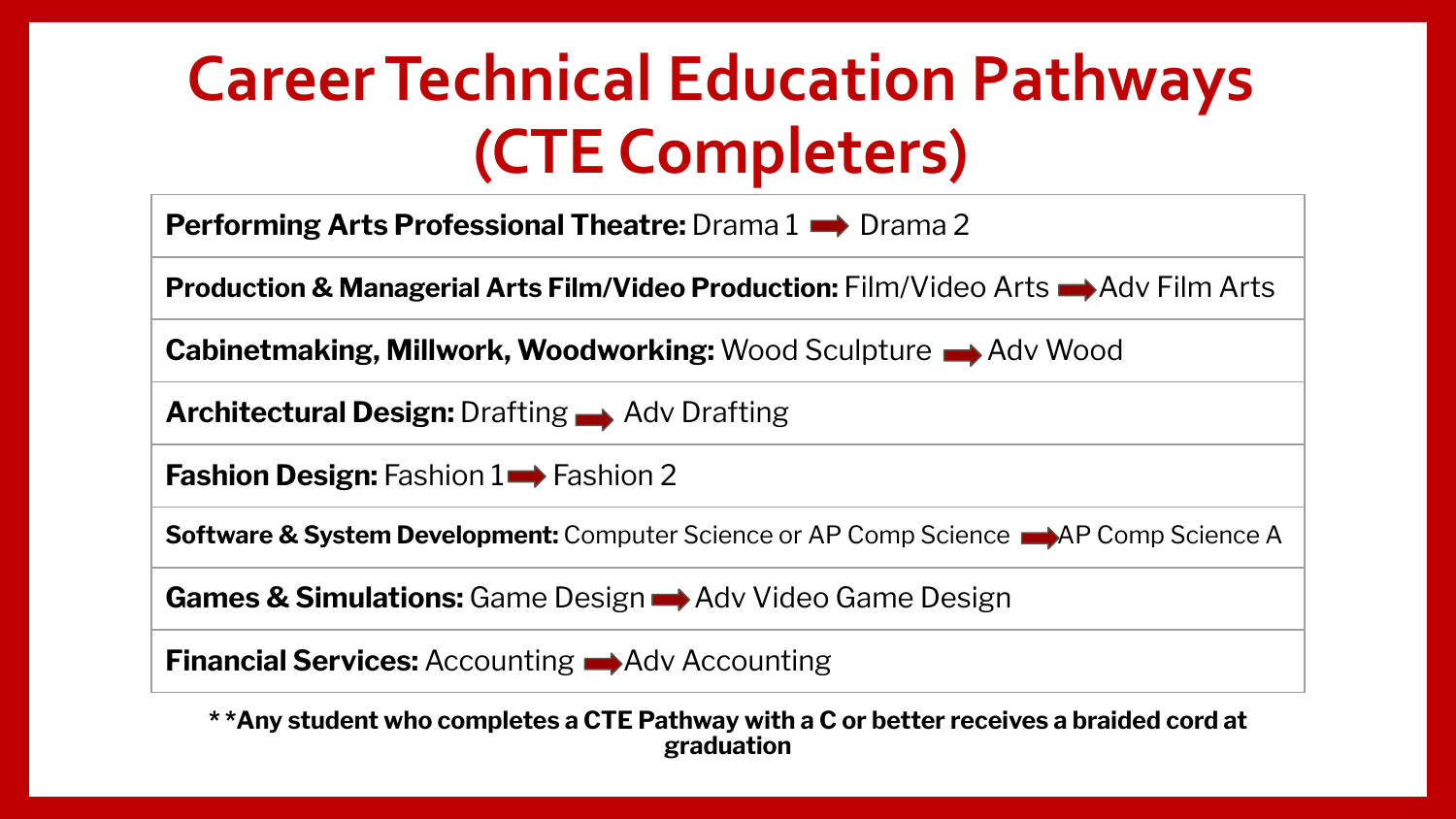### **Career Technical Education Pathways (CTE Completers)**

**Business Management:** Business Tech **Business Tech 2** 

**Patient Care:** Health Occupations Nursing Essentials

**Food Service & Hospitality:** Intro Foods Adv Foods

**System Diagnostics, Services, Repair:** Auto 1  $\rightarrow$  Auto 2

Statement of Non-Discrimination/Harassment (Title VI of the Civil Rights Act of 1964, Title IX of the Education Amendments of 1972 section 504 of the Rehabilitation Act of 1973): The district prohibits discrimination. harassment, intimidation, and bullying in all district educational programs, activities, or employment on the basis and/or association with a person or group with one or more of these actual or perceived characteristics of ancestry, color, disability, gender, gender identity, gender expression, nationality, race or ethnicity, religion, sex, sexual orientation, parental, pregnancy, family or marital status. TJUHSD will take steps to assure th English will not be a barrier to admission and participation in District programs. The District and its Title IX Coordinator are aware of and acknowledge the new Title IX regulations that took effect on August 14, 2020. Th is in the process of training its Title IX team, as well as all District administrators on the impact of the new regulations. Title IX Training. The District is also in the process of reviewing and revising its Title IX po to comply with the new regulations, which involves hearing from and obtaining final approval from the District's Board of Trustees. In the interim, the District's No libe working closely with its legal counsel on Title IX arise to ensure immediate compliance with the new regulations. For more information or to report an incident of sexual harassment, please contact our Title IX Coordinator: Barbara Orisio, Assistant Superintendent of Human Resources & Business, 426 North Blackstone, Tulare CA 93274, (559) 688-2021.

#### **\* \*Any student who completes a CTE Pathway with a C or better receives a braided cord at graduation**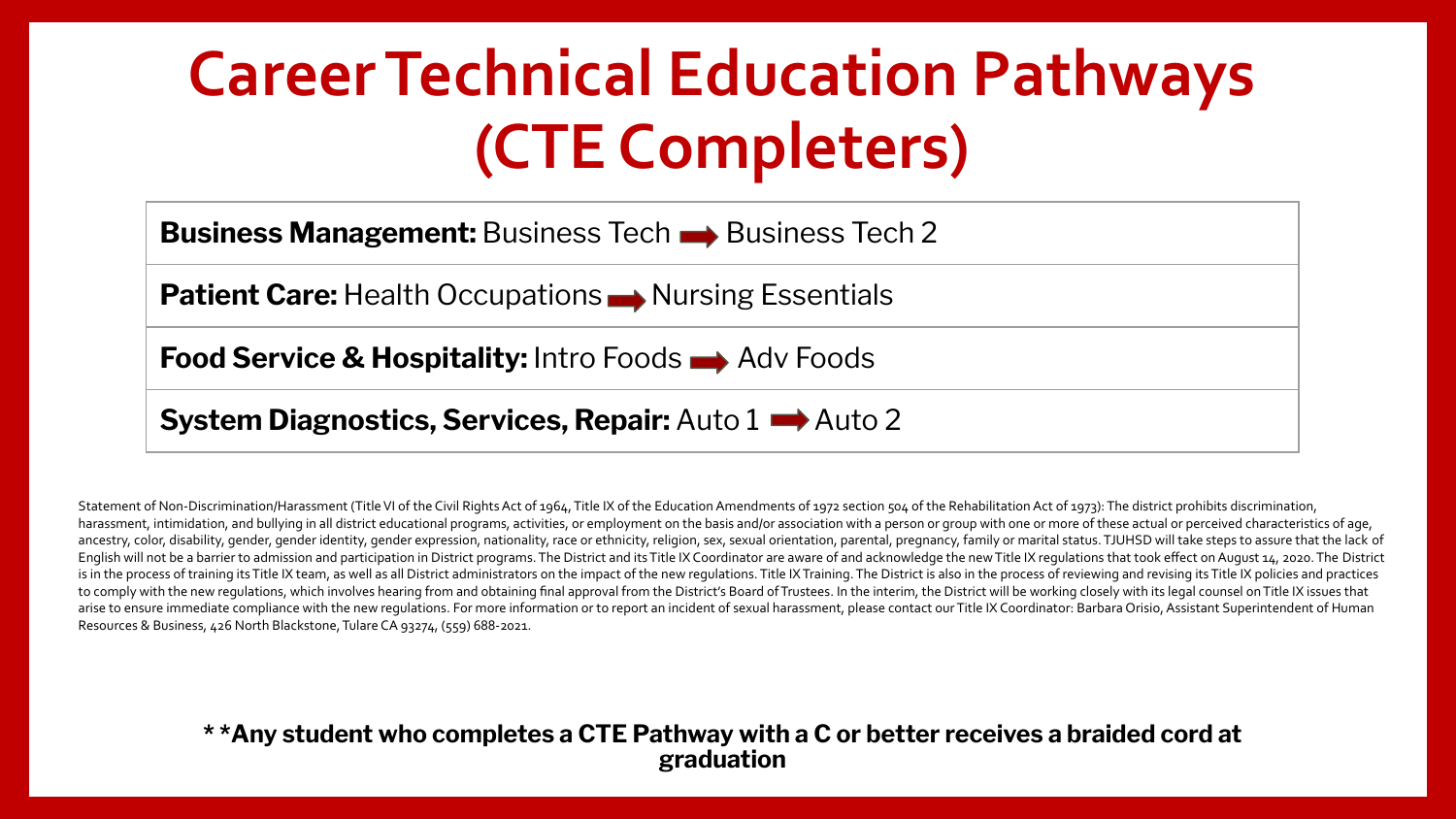#### **Senior Important Dates**

November 30: UC Application is due November 30: CSU application is due December 14th- 15th: Semester 1 Finals March 2: FAFSA deadline May:

AP Testing: May 2nd- May 13th Senior Decision Day: May 20th @ 2:45 PM Scholarship Night: May 26th @ 6:30 PM Senior Marching practice : May 20th @11:00AM Senior Honors Assembly: May 26th @ 10 AM Senior Finals: June 3rd-6th Graduation: June 7th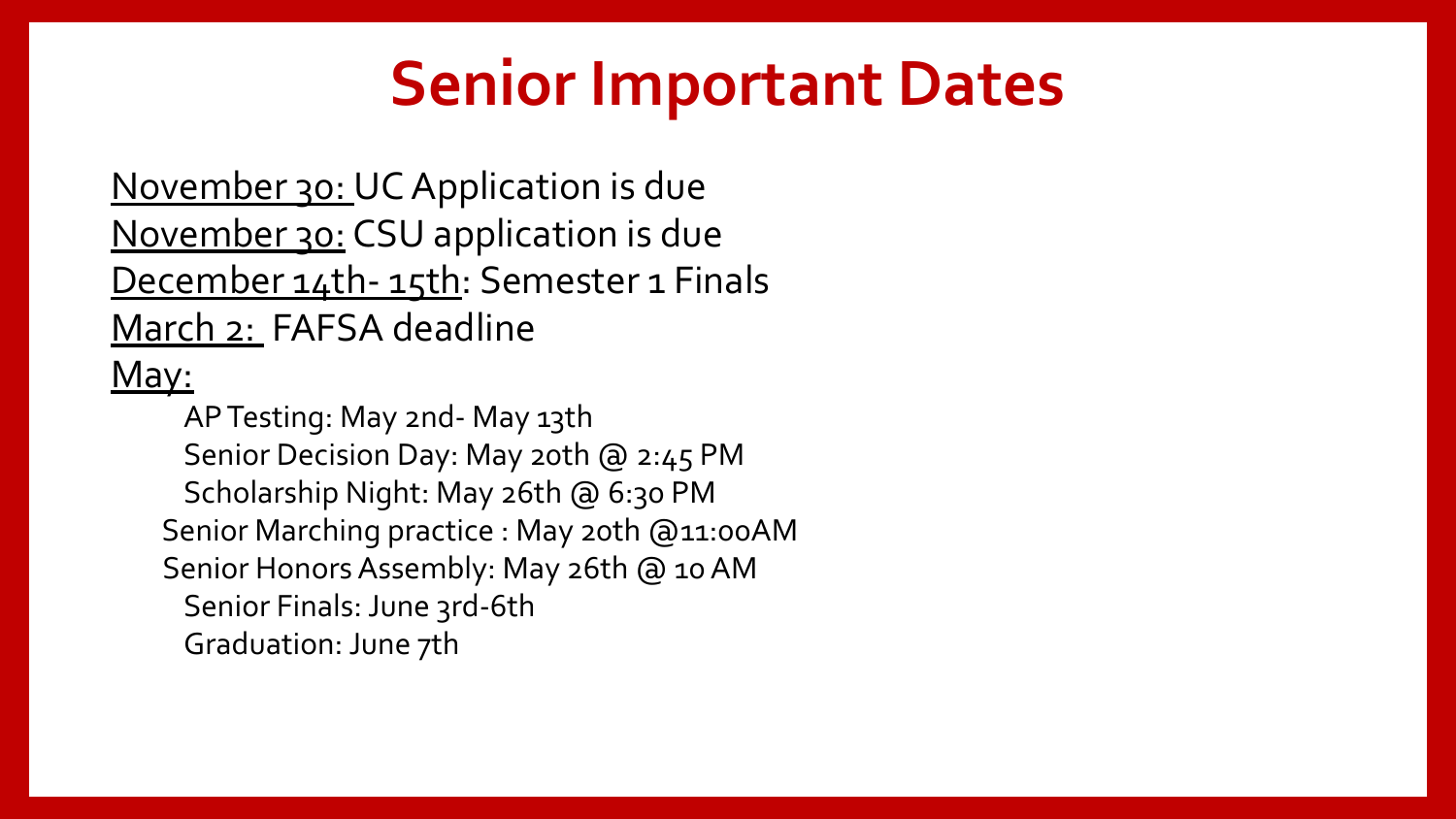### **Scholarships**

- Tulare Union Scholarship page:
- [https://docs.google.com/document/d/1tOPxKRD9Pq2OVFrAFEcAQGF4ikCv](https://docs.google.com/document/d/1tOPxKRD9Pq2OVFrAFEcAQGF4ikCvZrnOGq43F9qBi5g/view) [ZrnOGq43F9qBi5g/view](https://docs.google.com/document/d/1tOPxKRD9Pq2OVFrAFEcAQGF4ikCvZrnOGq43F9qBi5g/view)
- For additional scholarship information, please contact Ms. Maldonado in the Career Center or email: [yesenia.maldonado@tulare.k12.ca.us](mailto:yesenia.maldonado@tulare.k12.ca.us)
- Helpful Tips:
	- Please READ general instructions thoroughly
	- Keep a log of all completed and submitted applications
	- Calendar due dates of scholarships
	- Make sure to sign and date application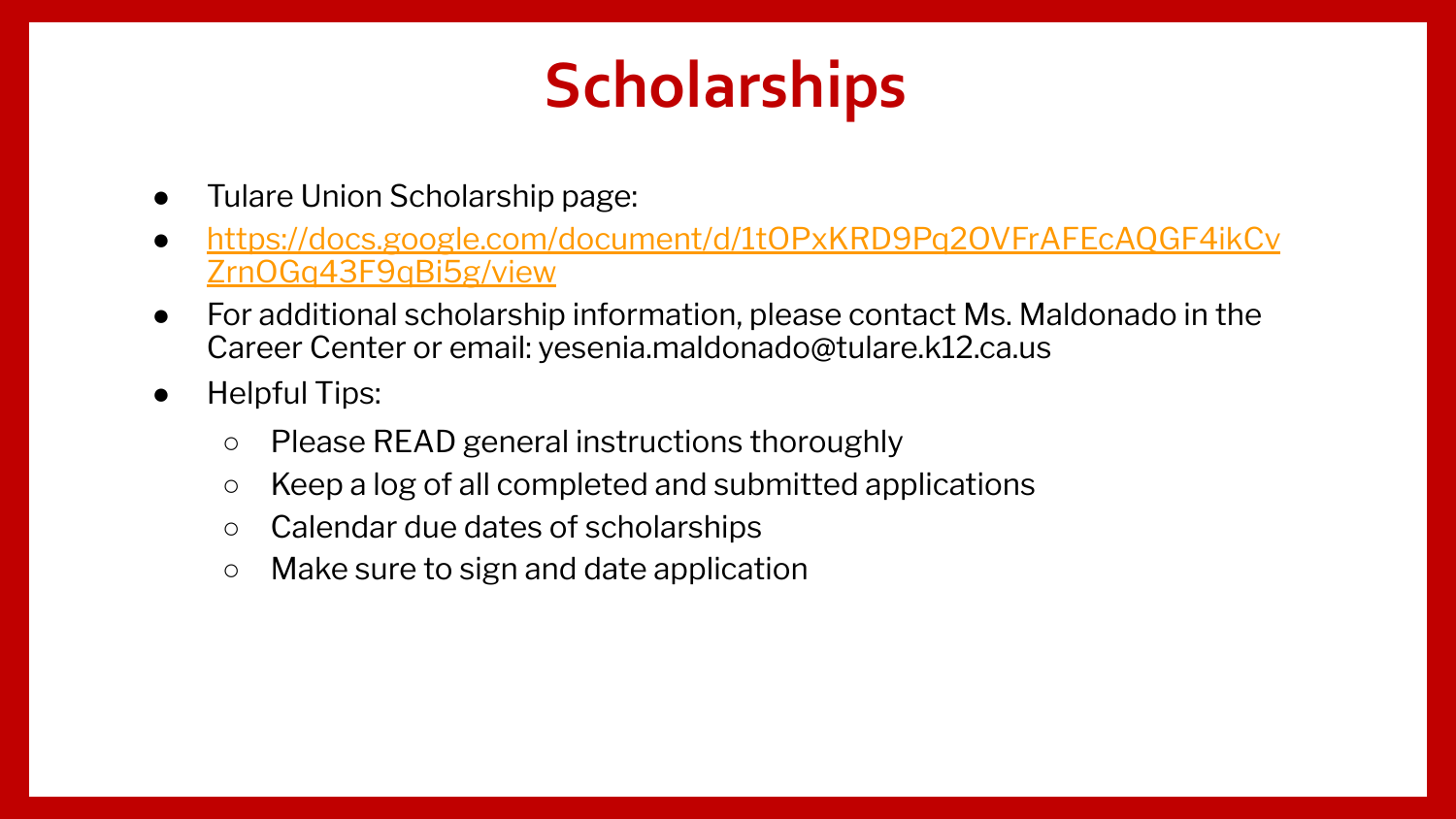#### **Financial Aid/FSA ID**

In preparation of the FAFSA application you and your parent must create an FSA ID. Please keep in mind that even if you believe you will not qualify for financial assistance, the FAFSA is often times required in order for you to complete certain scholarships. Your FAFSA information will be sent to the college that you decide to attend in the Fall 2022. You must be sure to list the correct college school code when applying for FAFSA. You must apply for an FSA ID if you have not already. You can apply for an FSA ID at: **<https://fsaid.ed.gov/npas/index.htm>**

To learn more information about financial aid opportunities, visit **<https://studentaid.gov/> .** For questions or concerns regarding this information, please contact your assigned counselor in the counseling office.

**Financial Aid Application Workshop @ TU October 13th 8:30 AM - 11:30 AM**

**Sign up in Career Center with Ms. Maldonado**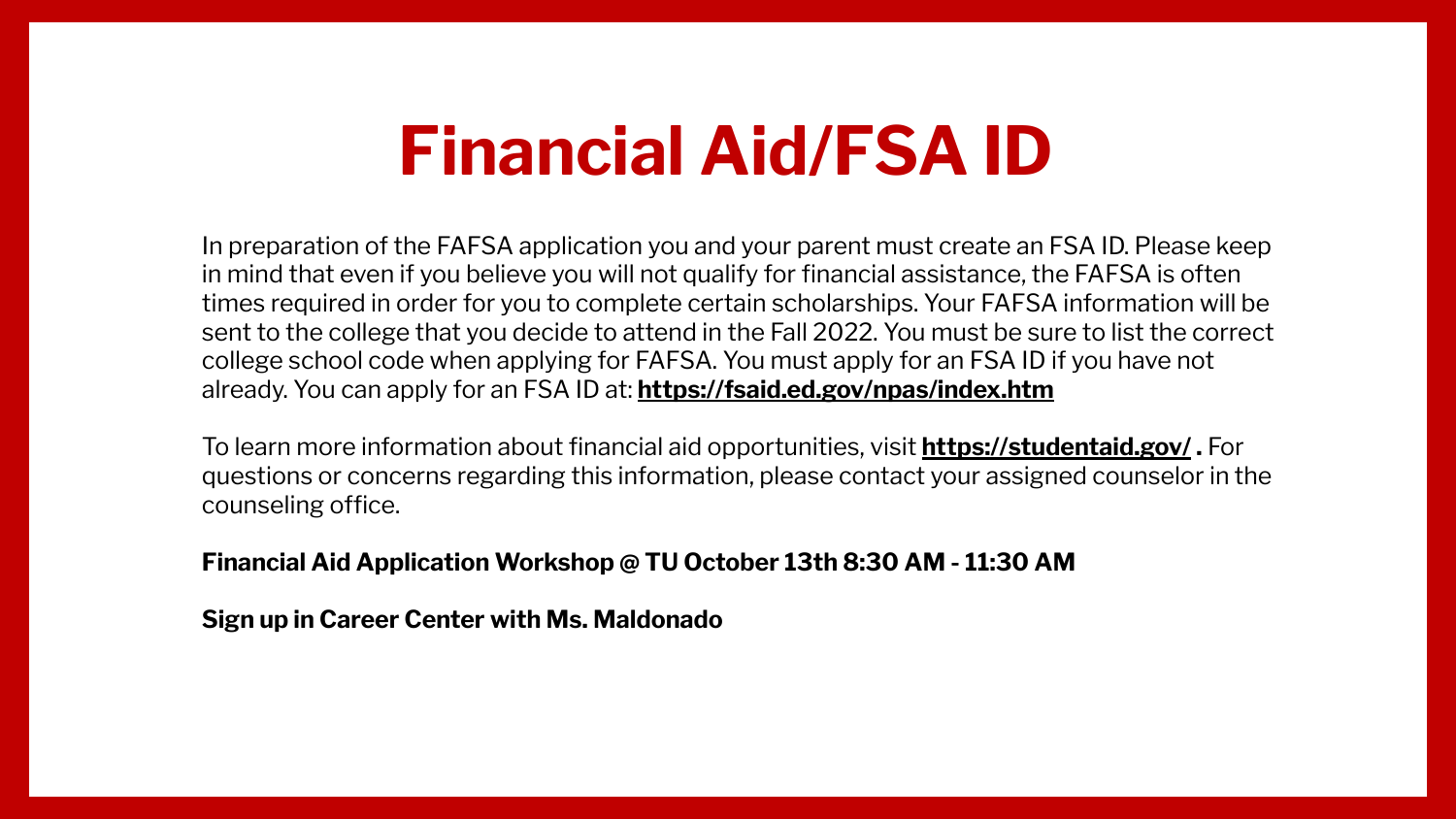#### **Transcript Requests**

- Transcripts may take up to 24 hours after the request. You will receive an email notification when transcripts are ready for pickup.
- To request a transcript please use the following link:
	- <https://www.tjuhsd.org/Transcript-Request>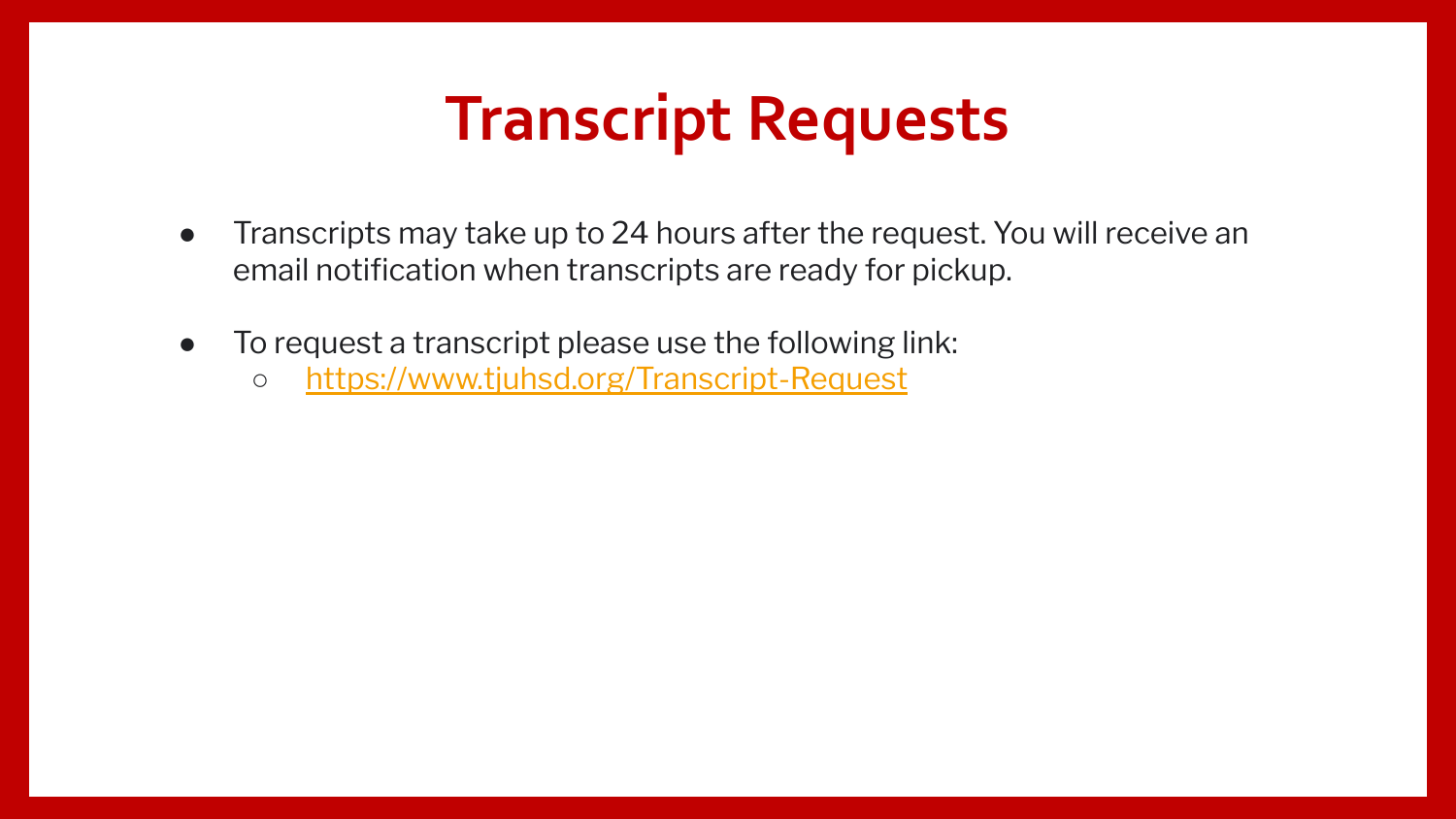#### **Request for Letters of Recommendation**

- Many scholarships request letters of recommendation
- Provide your recommenders with at least a 2 week notice
- Provide your recommenders with a Brag Sheet or Resume highlighting your activities and accomplishments
- Send a thank you to your recommender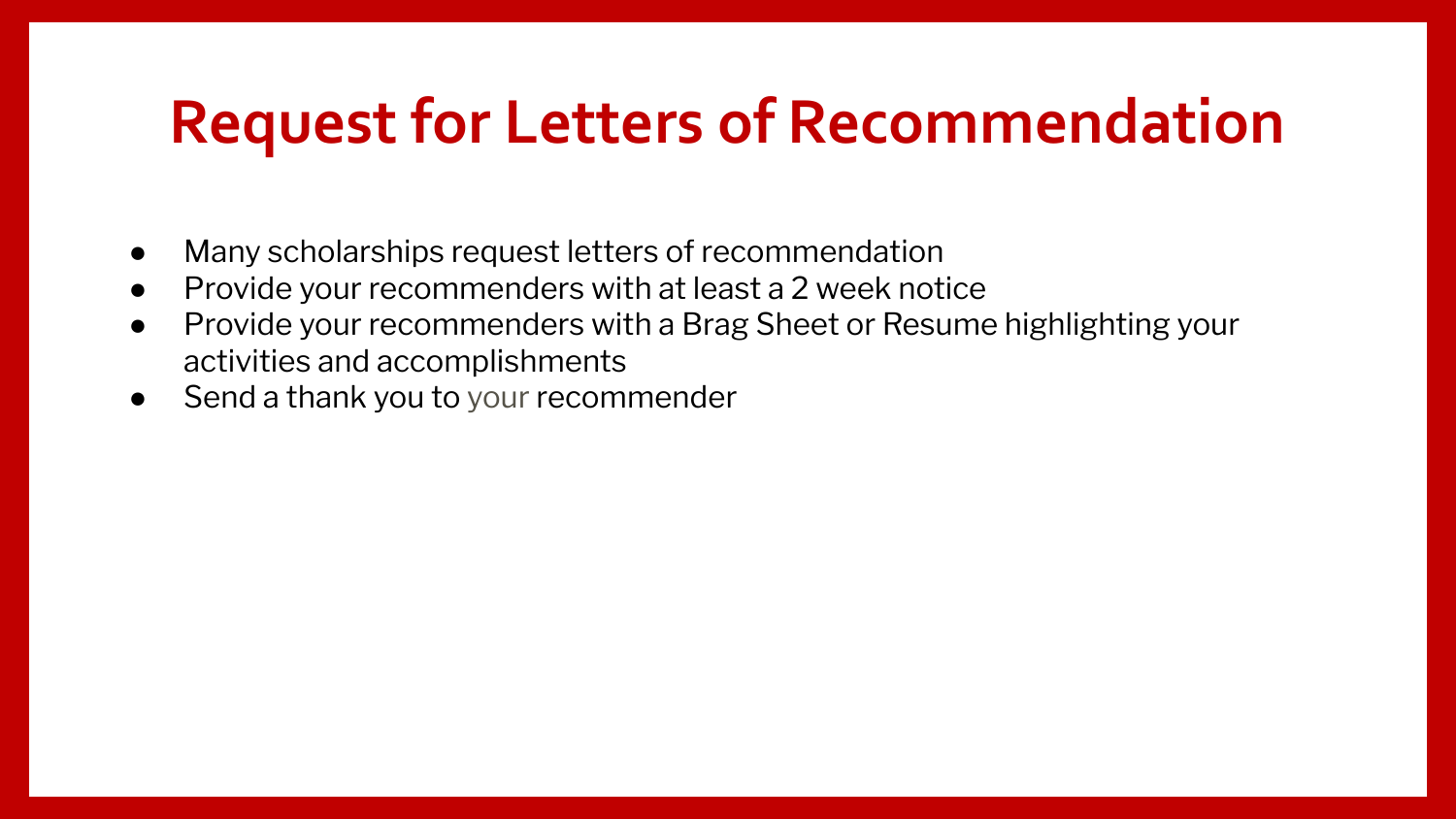## **Stay Informed!**

- Check daily bulletin on our website: <https://tuhs.tjuhsd.org>
- Check your student email
- **IMPORTANT:** All announcements are published via these methods. It is the student's responsibility to sign up in the Counseling Office for workshops and other opportunities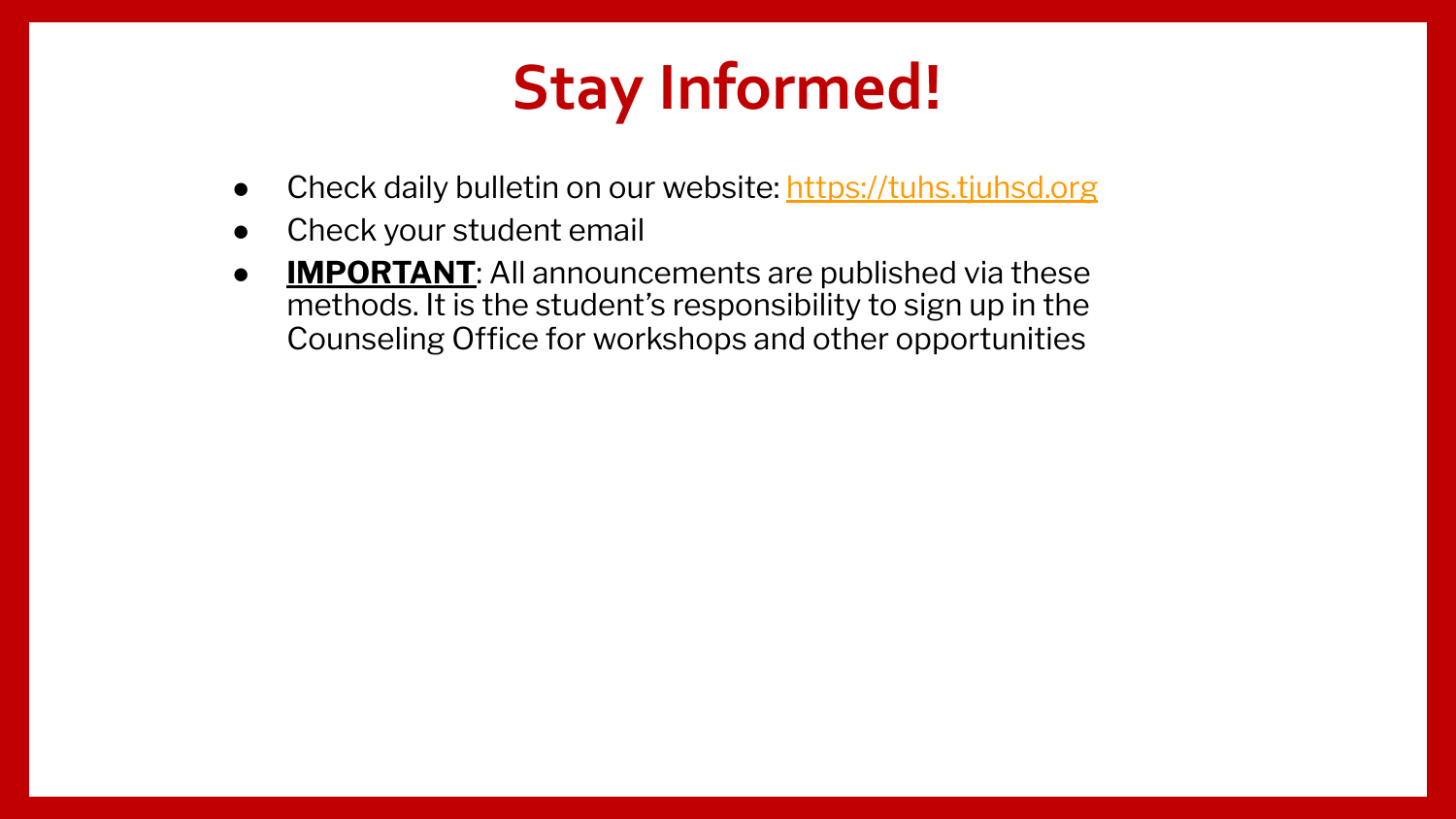## **Useful Links**

- **1. UC Application Workshop: November 16th** (link to be emailed by Ms. Maldonado)
- 2. CSU Workshops: [October 12th](https://docs.google.com/forms/d/1sOxYuj-lQw2-zgKGBfqqm8GLFtNoGTdjvfo50qgaiHI/edit?ts=61324556)
- 3. College Application [Workshop Dates](https://drive.google.com/file/d/1_CNQQqJVL4ofqyRKvexb_TCTua_GVRiL/view?usp=sharing)
- 4. [Fresno State Webinars](http://fresnostate.edu/studentaffairs/are/events/applicationhelp.html): Fresno State Webinars
- 5. Scholarship Link: [Tulare Union High School Scholarship Link](https://docs.google.com/document/d/1tOPxKRD9Pq2OVFrAFEcAQGF4ikCvZrnOGq43F9qBi5g/edit?usp=sharing)
- 6. [Transcript Request](https://www.tjuhsd.org/Transcript-Request) Link: Transcript Request
- 7. Brag Sheet: [Recommendation Brag Sheet Template](https://drive.google.com/file/d/1lIsr9ovpMyEI87R7Yb9LFGLAP8swl06r/view?usp=sharing)
- 8. [Sample Resume Template](https://drive.google.com/file/d/1bTwV889woQ_lEWFRTrOB8T4lHkmx9gpQ/view?usp=sharing): Sample Resume Template
- 9. Dream Act application: **[DREAM ACT Application](https://dream.csac.ca.gov/)**